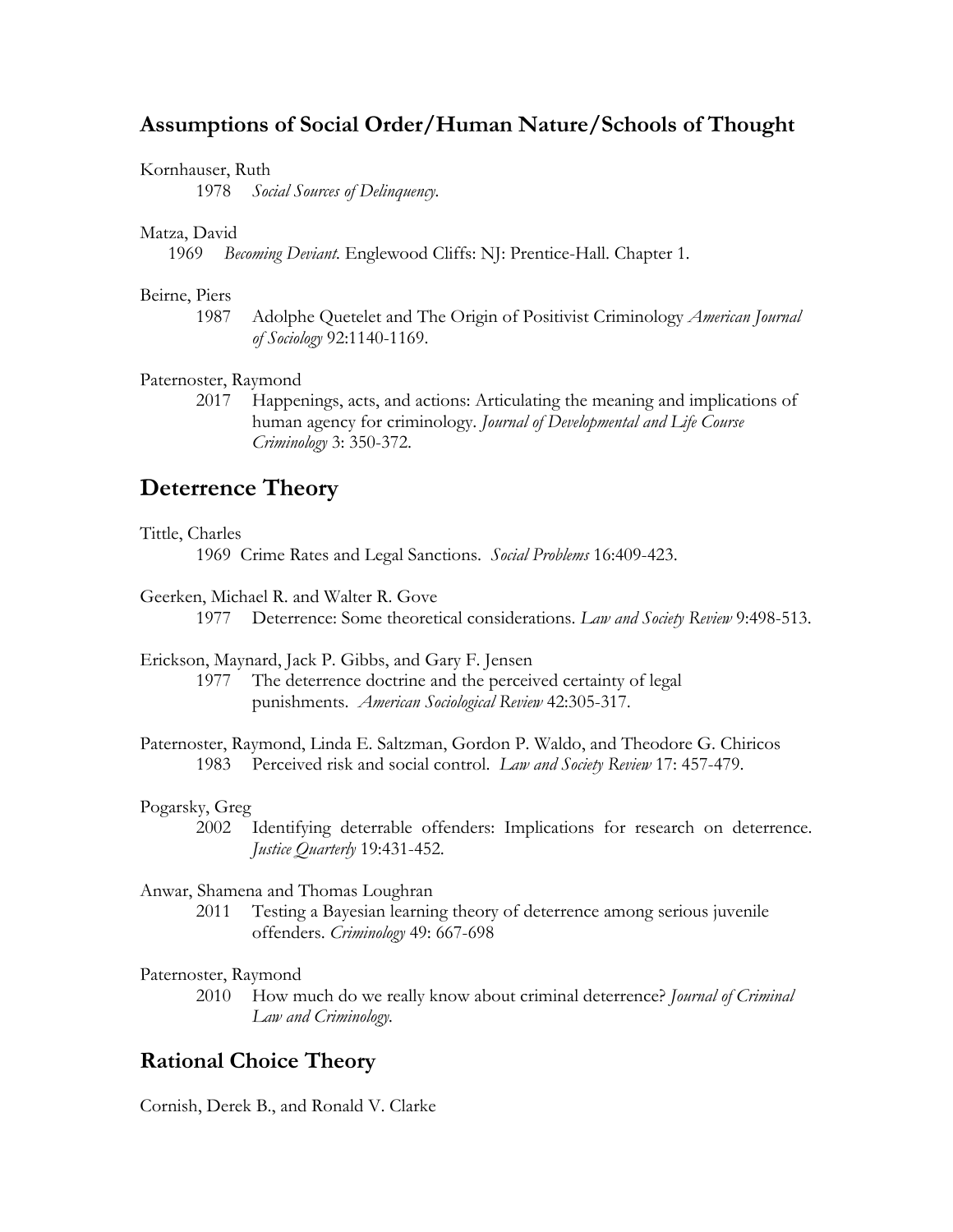- 1986 *The Reasoning Criminal: Rational Choice Perspectives on Offending*. New York: Springer-Verlag. Chapter 1.
- Piliavin, Irving, Craig Thornton, Rosemary Gartner, and Ross Matsueda. 1986 Crime, deterrence and rational choice. *American Sociological Review*
- Matsueda, Ross L., Derek A. Kreager and David Huizinga. 2006 Deterring delinquents: A rational choice model of theft and violence. *American Sociological Review* 71: 95-122.
- Loughran, Thomas A., Raymond Paternoster, Aaron Chalfin and Theodore Wilson 2016 Can rational choice be considered a general theory of crime? Evidence from individual-level panel data. *Criminology* 54: 86-112.

Thomas, Kyle J. and Matt Vogel

2019 Testing a rational choice model of "desistance:" Decomposing changing expectations and changing utilities. *Criminology* 57: 687-714

# **Routine Activity Theory**

Cohen, Lawrence E. and Marcus Felson

1979 Social change and crime rate trends: A routine activities approach. *American Sociological Review* 44:588-608.

Osgood, D. Wayne, Janet K. Wilson, Patrick O'Malley, Jerald Bachman, and Lloyed Johnston

1996 Routine activities and individual deviant behavior. *American Sociological Review* 61:635-655.

Cohen, Lawrence E., Kenneth, James R. Kluegel and Kenneth C. Land

1981 Social inequality and predatory criminal victimization: An exposition and test of a formal theory. *American Sociological Review* 1981: 505-524.

Sampson, Robert J. and John D. Wooldredge.

1987 Linking the micro- and macro-level dimensions of lifestyle-routine activity and opportunity models of predatory victimization. *Journal of Quantitative Criminology*

Osgood, D. Wayne and Amy L. Anderson 2002 Unstructured socializing and rates of delinquency. *Criminology* 42: 519-549.

# **Biological Perspectives**

Rafter, Nicole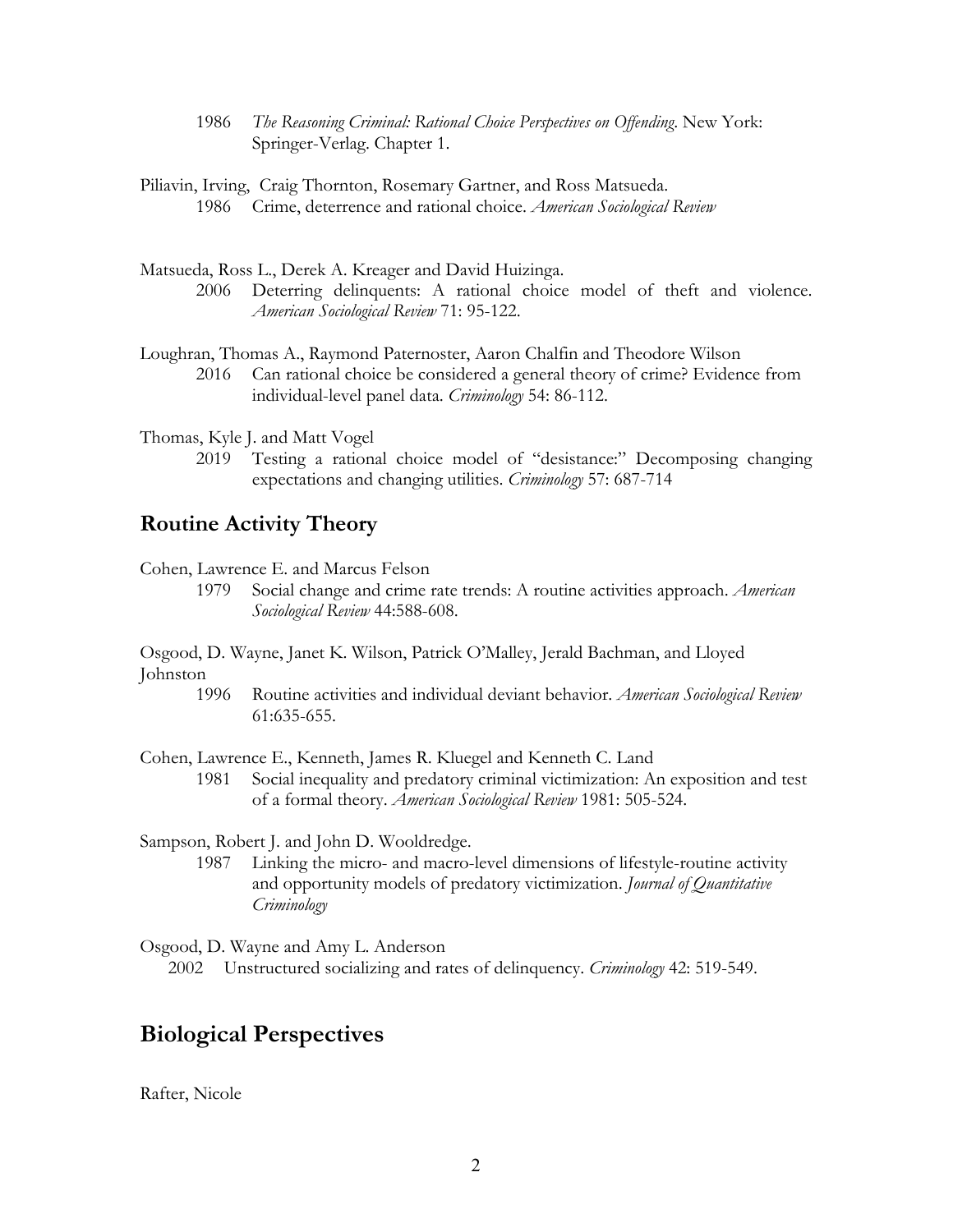2004 Earnest A. Hooton and the Biological Tradition in American Criminology.*Criminology* 42: 735-771**.**

#### Lindesmith, Alfred and Yale Levin

1937 The Lombrosian Myth in Criminology. *American Journal of Sociology* 42: 653- 671.

#### Fishbein, Diana H.

1990. Biological perspectives in criminology. *Criminology* 

### Avshalom Caspi et al.

2002. Role of Genotype in the Cycle of Violence in Maltreated Children. *Science* 

#### Boardman, Jason, et al.

2014. Genes in the Dopaminergic System and Delinquent Behaviors Across the Life Course: The Role of Social Controls and Risks. *Criminal Justice and Behavior*, *41*(6), 713–731

Sampson, Robert J. and Alix S. Winter, A.

2018. Poisoned development: assessing childhood lead exposure as a cause of crime in a birth cohort followed through adolescence. *Criminology*, *56*(2), 269– 301.

Simons, Ronald L., Man Kit Lei, Steven R. H. Beach, Gene H. Brody, Robert A. Philibert, and Frederick X. Gibbons.

2011 Social Environment, Genes, and Aggression: Evidence Supporting the Differential Susceptibility Perspective." *American Sociological Review* 76 (6): 883–912.

# **Social Disorganization Theory/Communities and Crime**

Shaw, Clifford and Henry McKay

1942 *Delinquency and Urban Areas.* Chicago: University of Chicago Press.

Kelling, George L. and James Q. Wilson

1982 Broken windows: The police and neighborhood safety. *The Atlantic*

## Bursik, Robert J.

1988 Social disorganization and theories of crime and delinquency: problems and prospects." *Criminology* 26:519-551.

### Sampson, Robert and W. Byron Groves

1989 Community structure and crime: Testing social disorganization theory. *American Journal of Sociology* 94:774.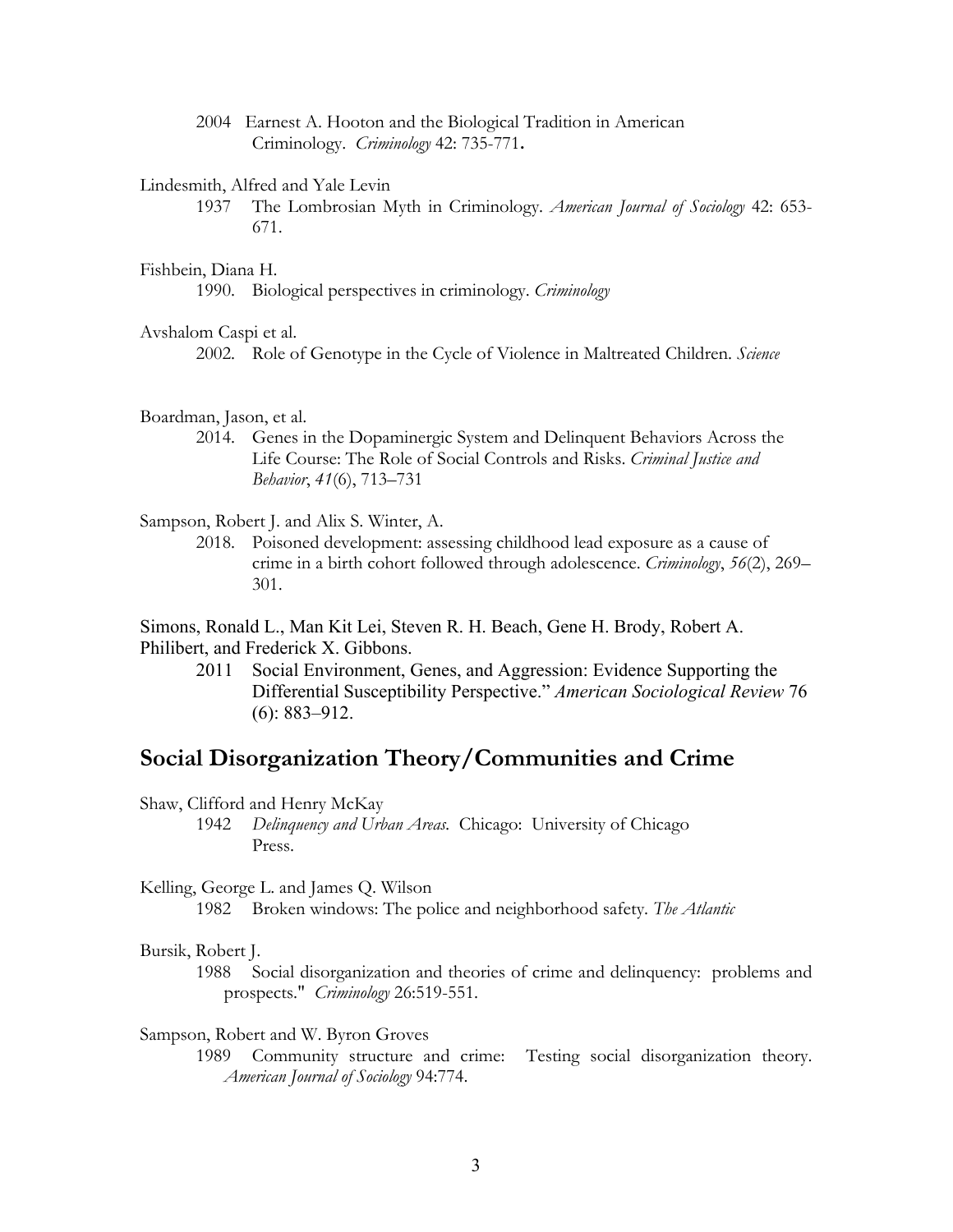Sampson, Robert, Willam Julius Wilson, and Hanna Katz

2018 Reassessing 'toward a Theory of Race, Crime, and Urban Inequality: Enduring and New Challenges in 21st Century America." *Du Bois Review: Social Science Research on Race*.

Sampson, Robert J., Stephen W. Raudenbush and Felton Earls 1997 Neighborhoods and violent crime. *Science* 277: 918-924.

## Sampson, Robert J.

2012 *Great American City: Chicago and the Enduring Neighborhood Effect.* Select chapters.

# **Differential Association**

# Sutherland, Edwin

1947 *Principles of Criminology.* Chapter 1

### Sykes and Matza.

1957 The techniques of neutralization. *American Sociological Review.*

## Matsueda, Ross L.

1982 Testing control theory and differential association: A causal modeling approach. *American Sociological Review* 47: 489-504

### Matsueda, Ross L.

1988 The current state of differential association theory. *Crime and Delinquency* 34: 3: 277-306.

# Warr, Mark and Mark Stafford

1991 The influence of delinquent peers: What they think or what they do? *Criminology* 29: 851.

# Haynie, Dana L. and D. Wayne Osgood

2005 Reconsidering peers and delinquency: How do peers matter? *Social Forces*  84:1109-1130.

### McGloin, Jean Marie

2009*.* Delinquency balance: Revisiting peer influence. *Criminology,* 47:439-478.

# **Social Learning Theory**

#### Akers, Ronald

1998 Social Learning and Social Structure: A General Theory of Crime and Deviance. Boston: Northeastern University Press. Chapters 1-3

Wood, Peter B., Walter R. Gove, James A. Wilson, and John K. Cochran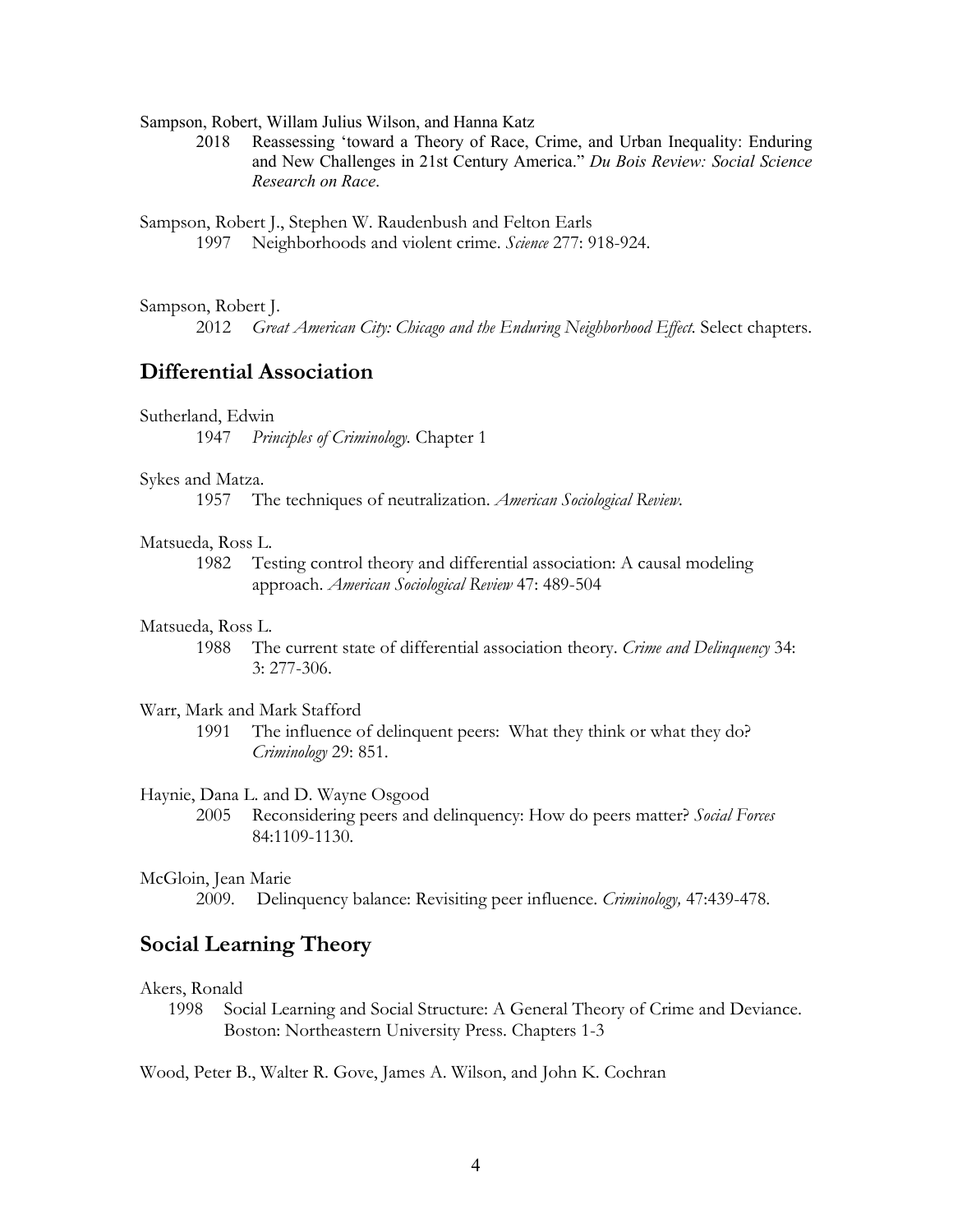1997 Nonsocial reinforcement and habitual criminal conduct: An extension of learning theory. *Criminology* 35:335-366.

## Akers, Ronald L.

1996 Is differential association/social learning cultural deviance theory. *Criminology* 24:229-247.

# Hirschi, Travis

1996 Theory without Ideas: Reply to Akers. *Criminology* 34:249-256.

### McGloin, Jean Marie and Kyle J. Thomas

2018 Peer influence in criminology. *Annual Review of Criminology*

# Warr, Mark

2002 *Companions in Crime.* New York: Cambridge University Press.

# **Subcultural Theory**

### Anderson, Elijah

1999 The Code of the Street. New York: W.W. Norton.

# Nisbett, Richard E. and Dov Cohen

1996 The Culture of Honor. Boulder, CO: Westview Press.

## Miller, Walter B.

1958 Lower class culture as generating a milieu of gang delinquency. *Journal of Social Issues* 14: 5-19

#### Matza, David

1964 Delinquency and Drift. New York: Wiley. Chapters 1-3

### Sampson, Robert J. and Dawn Bartusch

1997 Legal cynicism and (subcultural?) tolerance of deviance: The neighborhood context of racial differences. *Law and Society Review.*

## Hagan, John.

1991 Destiny and drift: Subcultural preferences, status attainment and the risks and rewards of youth. *American Sociological Review*

# Kreager, Derek A.

2006 When it's good to be bad: Violence and adolescent peer acceptance. *Criminology*  45:893-923.

# Harding, David J.

2009 Violence, older peers and the socialization of adolescent boys in disadvantaged neighborhoods. *American Sociological Review.*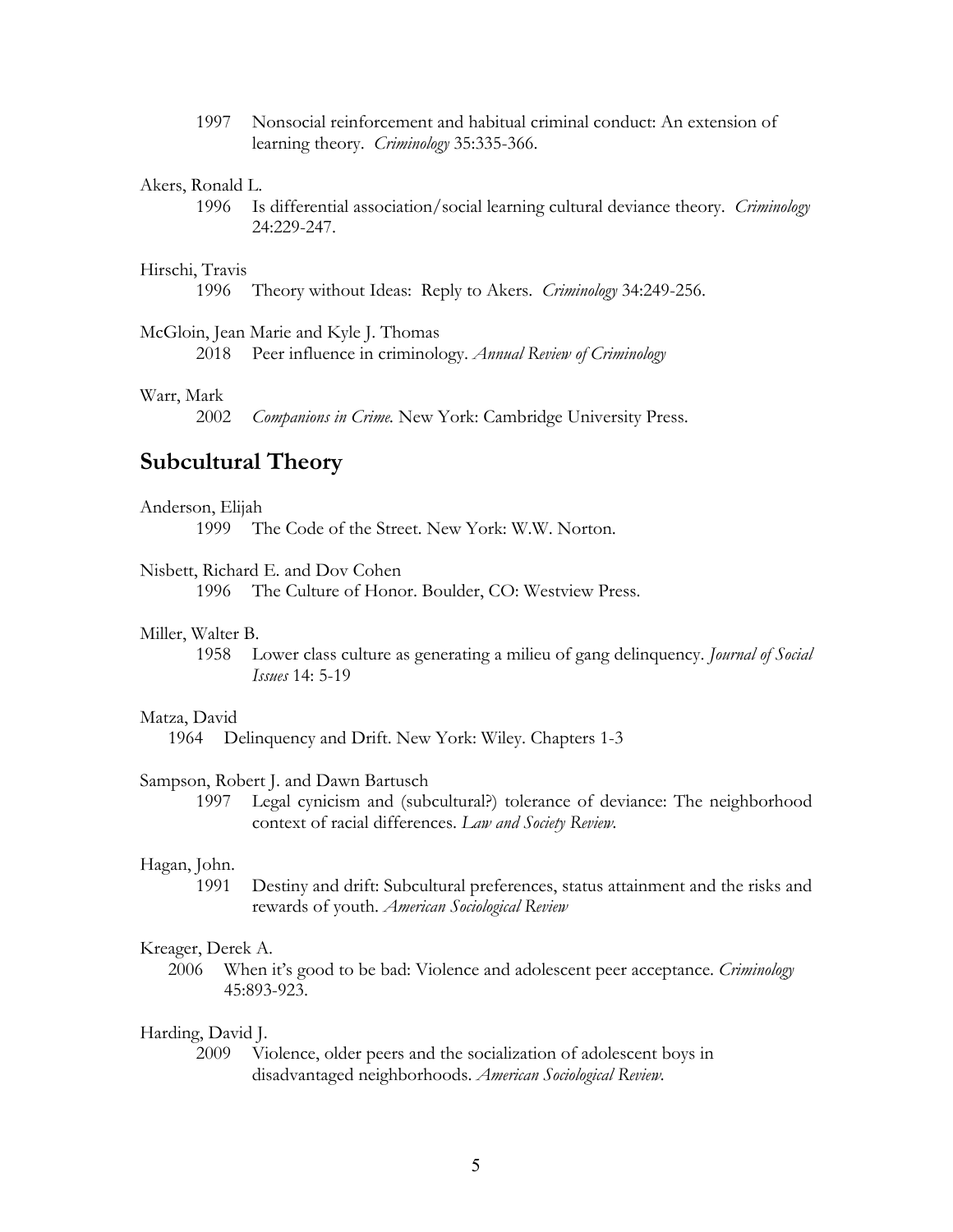Kirk, David S., and Andrew V. Papachristos.

2011 Cultural Mechanisms and the Persistence of Neighborhood Violence. *American Journal of Sociology* 116 (4): 1190–1233.

# **Social Control Theory**

# Reiss, Albert J.

1951 Delinquency as the failure of personal and social controls. *American Sociological Review* 25: 566-570.

#### Briar, Scott and Irving Piliavin

1965 Delinquency, situational inducements, and commitment to conformity. *Social Problems* 13:35-45.

#### Hirschi, Travis

1969 *Causes of Delinquency*. Berkeley, CA: University of California Press.

## Hindelang, Michael J.

1973 Causes of delinquency: A partial replication and extension." *Social Problems* 20: 471-487.

#### Agnew, Robert

1991 A longitudinal test of social control theory and delinquency. *Journal of Research in Crime and Delinquency* 28: 126-156.

# Costello, Barbara and John Laub

2020 Social control theory: The legacy of Travis Hirschi's *Causes of Delinquency. Annual Review of Criminology.*

# **Self-Control Theory**

Gottfredson, Michael and Travis Hirschi

- 1990 A General Theory of Crime. Stanford, CA: Stanford University Press.
- Grasmick, Harold G., Charles R. Tittle, Robert J. Bursik, Jr., and Bruce K. Arneklev 1993 Testing the core empirical implications of Gottfredson and Hirschi's general theory of crime. *Journal of Research in Crime and Delinquency* 30: 5-29.

Hay, Carter and Walter Forrest

2008 Self-control theory and the concept of criminal opportunity: The case for a more systematic union. *Criminology* 46: 1039-1072.

# Hirschi, Travis.

2003 Redefinition of self-control.

Na, Chongmin and Raymond Paternoster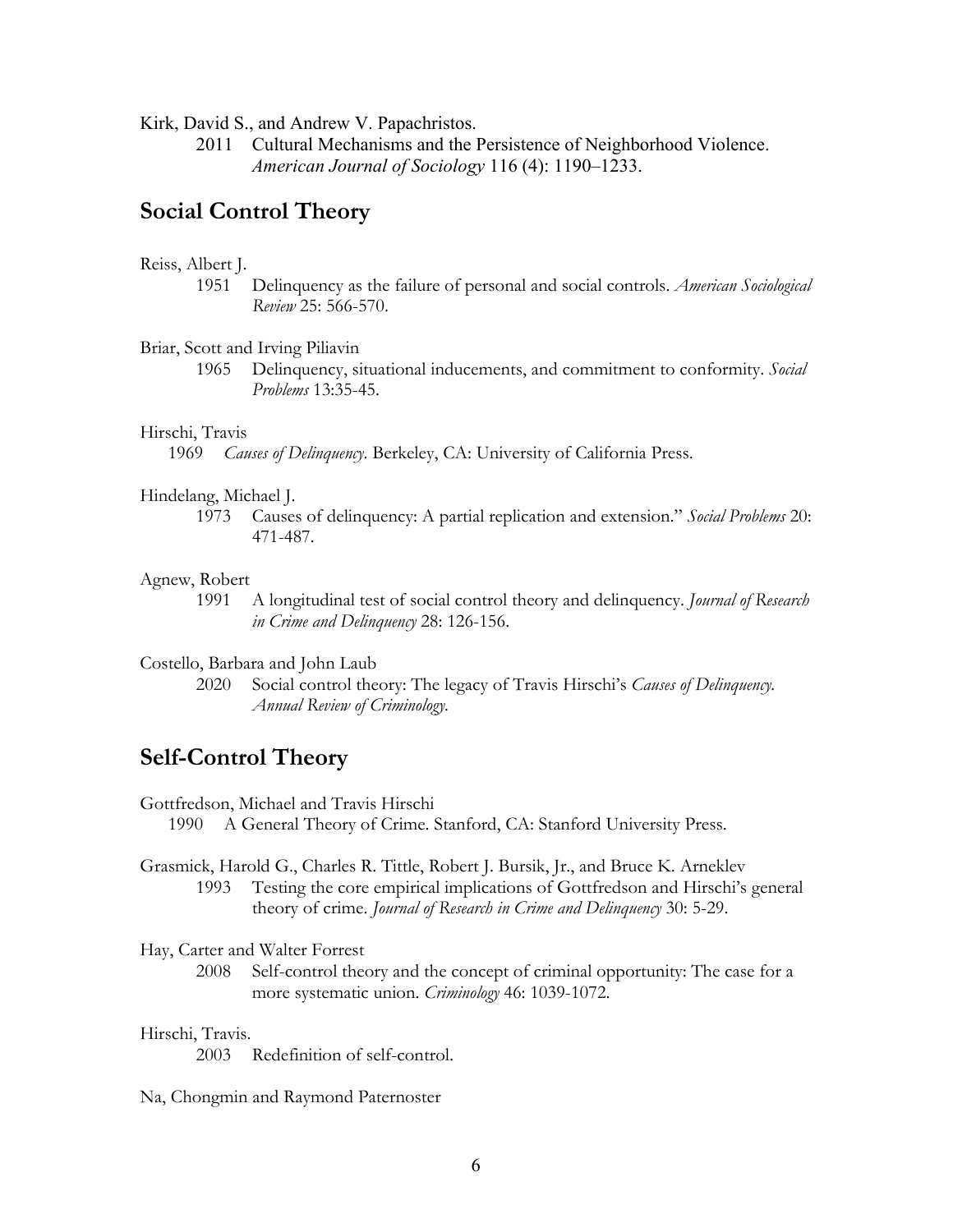2012 Can self-control change substantially over time? Rethinking the relationship between self-and social control. *Criminology*

# Burt, Callie

- 2020 Self-control and crime: Beyond Gottfredson and Hirschi's theory. *Annual Review of Criminology*
- Pyrooz, David C., Chris Melde, Donna L. Coffman, and Ryan C. Meldrum. 2021 Selection, Stability, and Spuriousness: Testing Gottfredson and Hirschi's Propositions to Reinterpret Street Gangs in Self-Control Perspective. *Criminology*

# **Classic Strain/Anomie**

# Merton, Robert

1938 Social structure and anomie. *American Sociological Review.* 

# Farnworth, Margaret and Michael J. Lieber

- 1989 Strain theory revisited: economic goals, educational means, and delinquency." *American Sociological Review* 54:263-274.
- Burton, Velmer S. Jr., Francis T. Cullen, T. David Evans, and R. Gregory Dunaway 1994 Reconsidering strain theory: Operationalization, rival theories, and adult criminality. *Journal of Quantitative Criminology* 10:213

# Baumer, Eric P.

2007 Untangling research puzzles in Merton's multilevel anomie theory. *Theoretical Criminology* 11:63-93.

## Baumer, Eric P. and Regan Gustafson

2007 Social organization and instrumental crime: assessing the empirical validity of classic and contemporary anomie theories. *Criminology*

# **General Strain Theory**

## Agnew, Robert

- 1991 Foundation for a general strain theory of crime and delinquency. *Criminology* 30:47.
- 2001 Building on the foundation of general strain theory: Specifying the types of strain most likely to lead to crime and delinquency. *Journal of Research in Crime and Delinquency* 38:319-361.

Paternoster, Raymond and Paul Mazerolle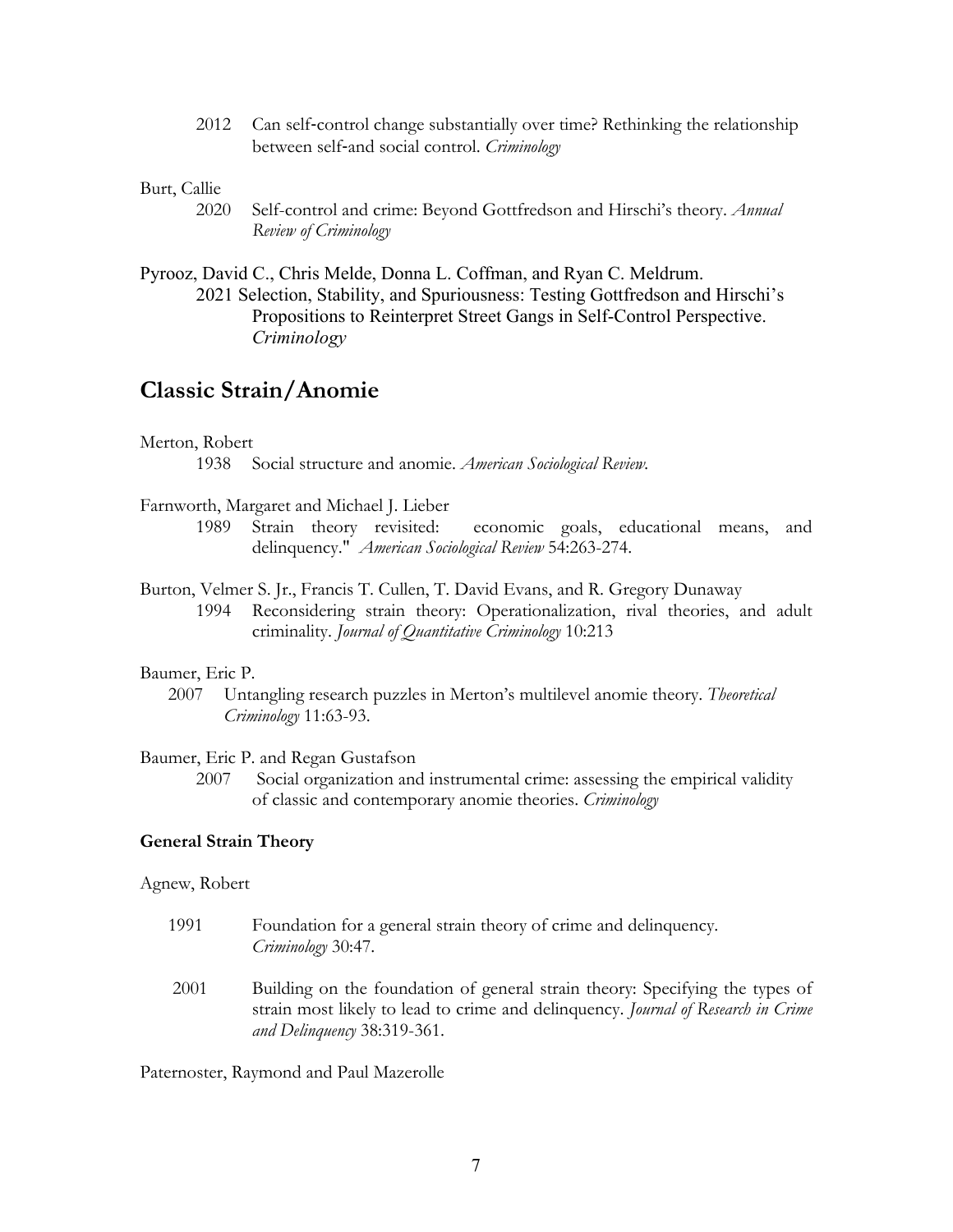1994 General Strain Theory and Delinquency: A Replication and Extension. *Journal of Research in Crime and Delinquency* 51:564-577.

Slocum, Lee Ann, Sally S. Simpson and Douglas A. Smith

2004 Strained lives and crime: Examining intra-individual variation in strain and offending in a sample of incarcerated women. *Criminology* 43: 1067-1110.

Broidy, Lisa M.

2006 A test of general strain theory. *Criminology.*

# **Institutional Anomie Theory**

Messner, Steven and Richard Rosenfeld

2000 Crime and the American Dream (3rd Edition). Belmont, CA: Wadsworth Publishing Company.

Messner, Steven F. and Richard Rosenfeld

1997 Political restraint of the market and levels of criminal homicide: A crossnational application of institutional anomie theory. *Social Forces* 75:1393-1416.

Chamblin, Mitchell and John K. Cochran

1995 Assessing Messner and Rosenfeld's institutional anomie theory: A partial test. *Criminology* 33:411-429.

#### Weiss, Douglas, Alexander Testa and Meteus Santos

2020 Institutional anomie and cross-national differences in incarceration. *Criminology*

# **Labeling and Symbolic Interaction Theories**

## Becker, Howard

1963 Outsiders. New York: Free Press.

# Schur, Edwin

1971 Labeling Deviant Behavior. New York: Harper and Row.

#### Wellford, Charles

1975 Labeling theory and criminology: An assessment. *Social Problems* 3:332-345.

### Paternoster, Raymond and Leeann Iovanni

1989 The labeling perspective and delinquency: An elaboration of the theory and an assessment of the evidence. *Justice Quarterly* 6:359-394.

# Matsueda, Ross

1992 Reflected appraisals, parental labeling, and delinquency: specifying a symbolic interactionist theory. *American Journal of Sociology* 91:1577-1611.